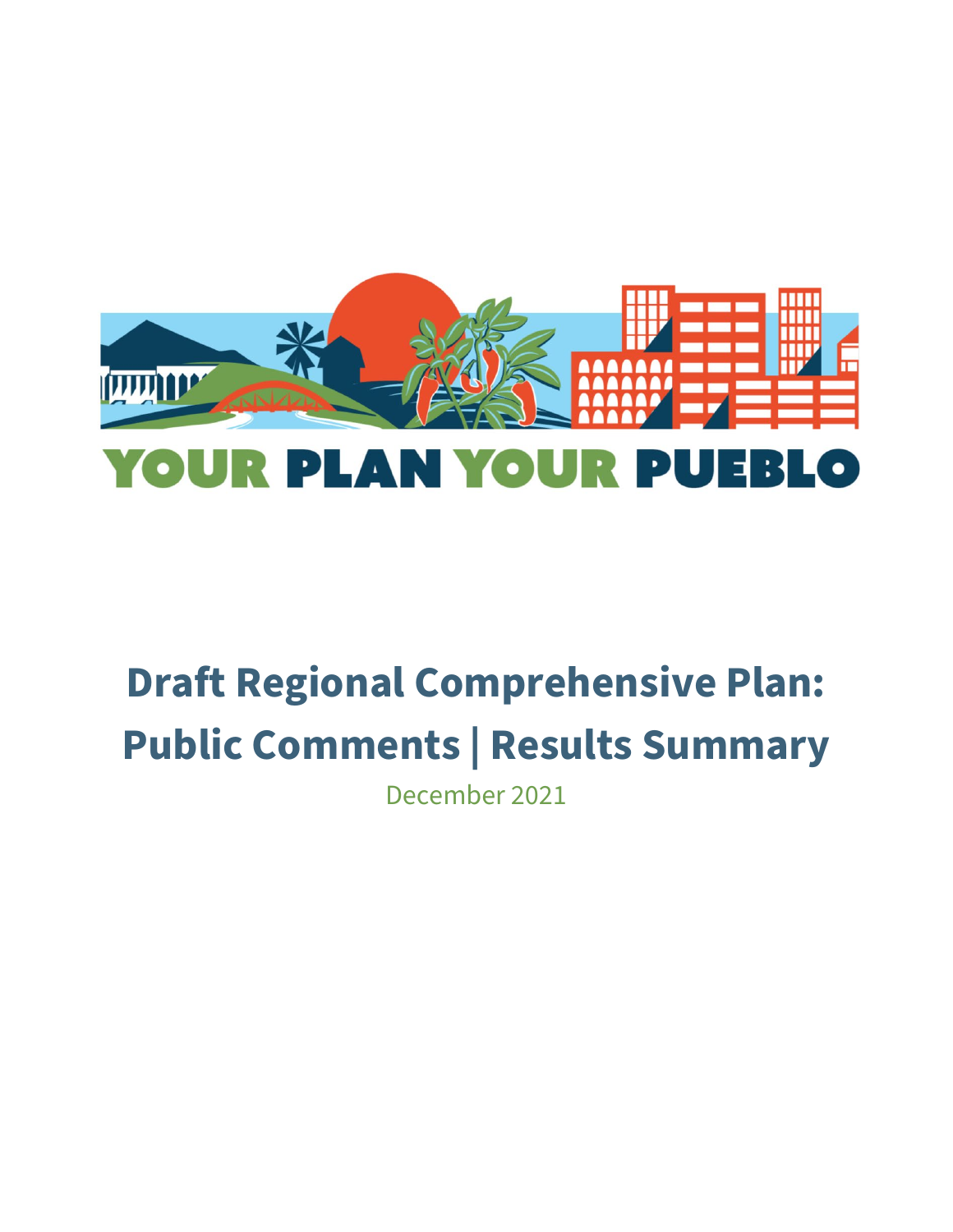## **INTRODUCTION**

In late 2020, Pueblo County—in partnership with the City of Pueblo and Pueblo West— launched a major update of the Region's Comprehensive Plan for the first time since 2002. This update is needed to respond to shifting population and demographic trends, a newly diversified economy, and the evolving needs of unincorporated areas. The updated Regional Comprehensive Plan will explore the needs of both incorporated and unincorporated areas within Pueblo County.

This document summarizes the results of the public comments on the Draft Regional Comprehensive Plan. The Draft Plan was available online for public review and comment between October 13 and December 13, 2021, using Konveio—an online tool that allows reviewers to comment directly on the Draft Plan document.

The public was invited to review and comment on the Draft Plan through e-blasts that were sent to all project website subscribers and through social and traditional media outlets (as determined by the public information offices for Pueblo County, the City of Pueblo, and Pueblo West).

## **NEXT STEPS**

Input received will be reviewed by the project team with comments reflected in the updated Draft Regional Comprehensive Plan prior to the plan adoption process.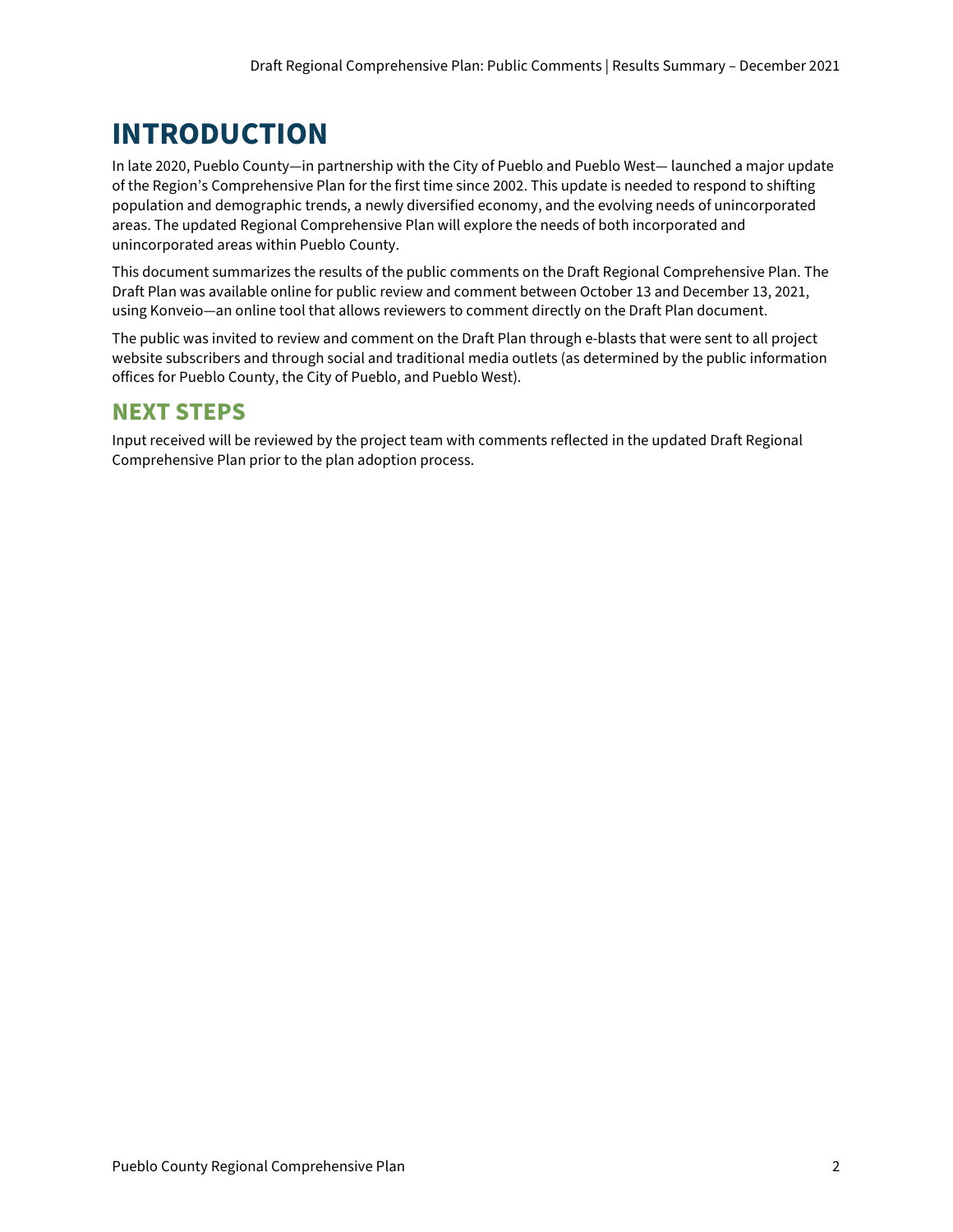## **PUBLIC COMMENTS**

- WE are very interested in developing a comprehensive plan to help coordinate and share resources between the small water districts in Pueblo County.
- We need housing for everyone rich poor homeless so we need to end the camping ban and allow the homeless to protect themselves this winter and set up safe camping sites around town I would suggest 10 of them one in each zip code
- Minimum wage jobs aren't enough to keep up with rent utilities transportation medical insurance food etc. so we desperately need training and access to these types of opportunities to transform our great City.
- As a resident of Pueblo, I treasure the Arkansas River, the Riverwalk and the hiking, biking trails along the river. The Nature Center is a great place to meet and rest and enjoy nature. The attached Raptor rehab center is an attraction that could be developed but the physical facility needs improvement. The city owned Mountain Park is a great venue for hiking and exploring nature and serves as a valuable educational center for our youth. These three venues are overseen by the Nature and Wildlife Discovery Center which could really use additional support (funding).
- How are these things being defined, evaluated, and measured?
- Would suggest increasing Code Enforcement's budget. The better a neighborhood looks, due to cleanup of weeds, trash, etc., the more people will want to take care of their own properties.
- The easiest way to get more of something is to lower the cost. How about lower permitting fees at PRBD? Free permits to redevelopers who purchase condemned buildings?
- Regional Building is very difficult to work with on creative concepts to expand housing options. This is true for Commercial as well as residential projects. It drives up costs and pushes people away from the area. Additionally, there is a shortage of senior patio home options in the area. This causes seniors to stay in homes that are not best suited for their needs. The results is premature moving into Assisted or Skilled Care and not turning over single family homes. Adding to the senior patio home inventory would greatly impact the housing market inventory. There are not the creative solutions to housing issues that I have seening other communities. I did senior living on a national basis and was a housing commissioner in Colorado Springs. We are just not being progressive.
- What are the steps for collecting the perspectives that will be represented?
- What can be done to use this space for this purpose year?
- "American Farmland Trust References. The American Farmland Trust is a national agricultural land trust. The term "Prime Farmland" and various soil classifications (e.g., Class 1 soils, Class 2 soils, etc.) are designations provided by the Natural Resources Conservation Service (NRCS)—designations which AFT uses. The Plan may want to consider this as it looks at attributing references to various designations such as Prime Farmland, which is an NRCS term. The phrase "nationally significant agricultural land" may be an AFT phrase. The Soil Conservation Service (the former name of NRCS) used the term "Farmlands of National Importance." Dr. Michael Bartolo and/or an NRCS staff member might be able to help clarify."
- " This map shows farmlands that are designated Prime if irrigated. The vast majority of these lands are not irrigated and therefore not Prime, even though they have high quality soils. This map needs to be replaced with a map that shows lands that are Prime and irrigated. Such a map will highlight what a precious and limited resource irrigated cropland is to Pueblo County. The 2017 USDA Agricultural Census reports that, of the 895,508 agricultural acres in Pueblo County, only 18,078 are irrigated. Approximately 85% of this land lies in the St. Charles Mesa, Vineland, and Avondale Communities. The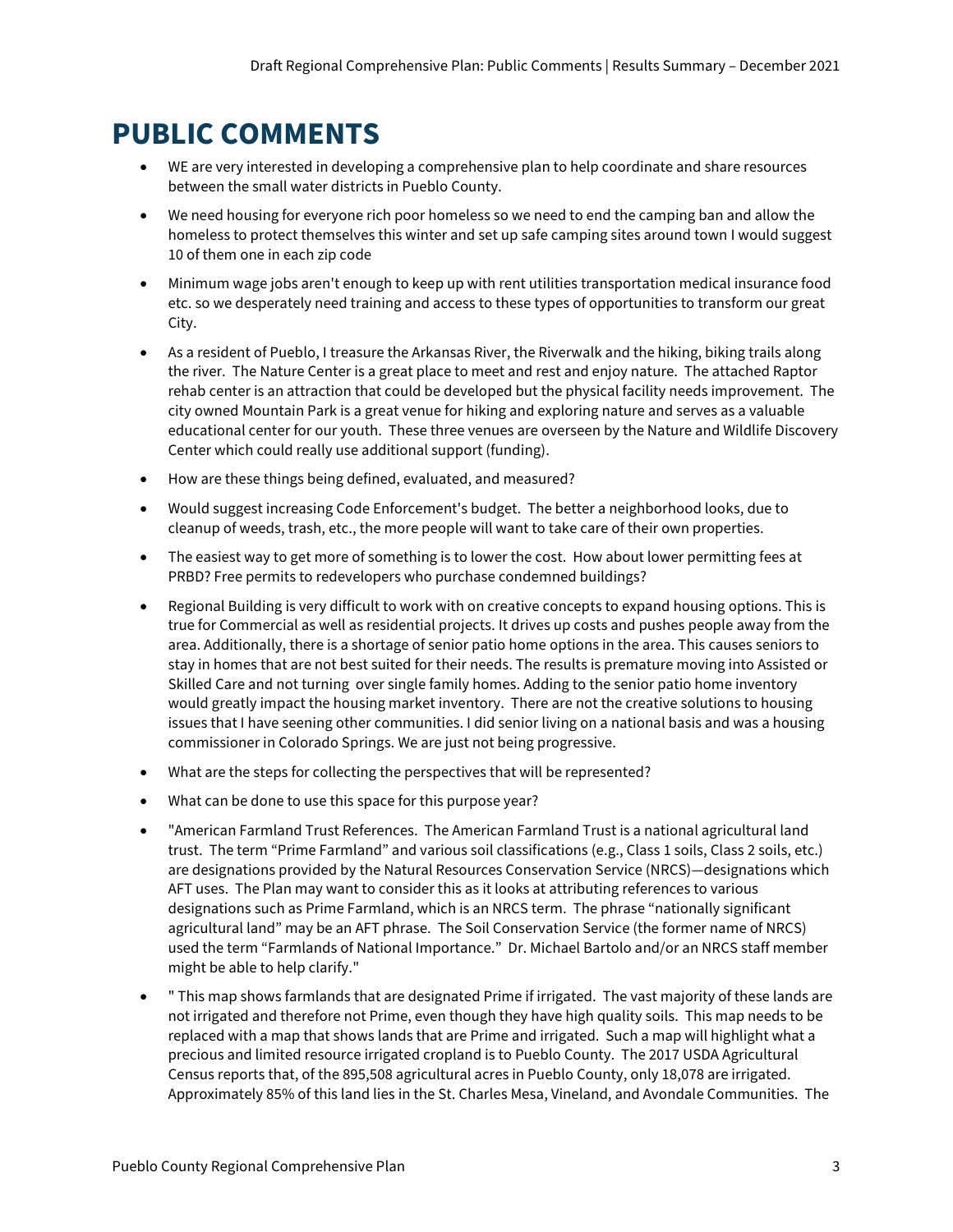vast majority of this land is irrigated by the Bessemer Ditch. So, these farms, and the water the Bessemer Ditch supplies to these farms, are of extreme importance to Pueblo County. CDSS can provide irrigation data, which can be overlaid with Prime Farmland designations. Palmer Land Conservancy and Innovative Conservation Solutions also have this data. A recent Soil Conservation Service map (which is incomplete and out of date, but very useful) provides an example of how to make these distinctions."

- What accountabilities will be set to ensue this policy is implemented?
- The policy to "support the extraction of subsurface resources in accordance with state law" is misplaced. This policy is fine, but it does not belong under "Guiding Principle 2: Deepen our Agricultural Roots," or under "Goal 2.5: Conserve and enhance the region's watersheds and natural resources," or under any goal in this section. According to Pueblo County Land Use Code, zoning districts A-1 and A-2 are "designed to retain and promote the appropriate use of dry range and irrigated lands and encourage open use of the land in keeping with its natural characteristics and agricultural functions." This policy may or may not be consistent with than purpose. By putting it in this section, Pueblo County undermines its ability to protect agricultural lands and watersheds. The placement could be read as an effort to: (a) justify previous use permit decisions; or (b) pave the wave for approval of future decisions that impact agriculture and watersheds, using its location in the agricultural section as a justification for approval. This policy is much better located under "Goal 5.1: Leverage the region's assets and opportunities." It could possibly even be combined with Policy-5.1.1: Land for Opportunities." Locating it under Goal 5.1 allows the county to more equitably weigh agricultural objectives and extractive activities described in the plan.
- "The first and third rows, "Acres of Prime Agricultural Land," should be broken into two rows to distinguish between irrigated and non-irrigated lands as follows: Acres of irrigated farmland that are designated as Prime Farmland maintained in agricultural use with associated water rights (28.2 square miles or 18,078 acres) and Acres of agricultural land not irrigated—but with soils designated as Prime if irrigated—maintained in agricultural/rangeland use (329.7 square miles or 211,008 acres)"
- Market Pueblo County as a birding "hot spot." Invest in updating the Nature and Wildlife Discovery Center- Raptor Center; market this as an attraction- a chance to see birds of prey up close and personal. Birders and wildlife watchers are big spenders and will travel many miles in pursuit of their passion.
- " Suggest adding the phase "existing M&I" to make this policy consistent with irrigated agricultural land protection policies. The revision would read as follows: "Promote the availability of existing M&I water resources as an incentive for new employers and other economic opportunities while also emphasizing the region's commitment to conservation."
- Nuclear power should not be considered as green or renewable energy. All the Nuclear waste we created in the last 70 or so years is still with us today we can't get rid of it and Pueblo will have a waste dump for tens of thousands of years to come. They have a plant in Massachusetts that is trying to dump Nuclear waste in the bay of cape cod but they finally just stopped them for now. We used to be called stink town by travelers on i25 because of the mill and we finally got it cleaned up and now it the first solar powered steel mill in the world. What an achievement !!! Now we need to keep going greener wit solar / wind and Battery storage and all the new Technology in the works around the globe. New Technology not old Nuclear waste evenif they call it new small modules it still creates indestructible waste that requires millions of gallons of water to contain it . We can't afford to lose all the clean fresh water to store WASTE!!!
- "1. Market Pueblo County as a birding ""Hot Spot."" Birders tend to be older and financially independent; they, along with wildlife watchers, spend considerable amounts of money pursuing their hobby.
- 2. Always put open space and wildlife habitat at the forefront of planning.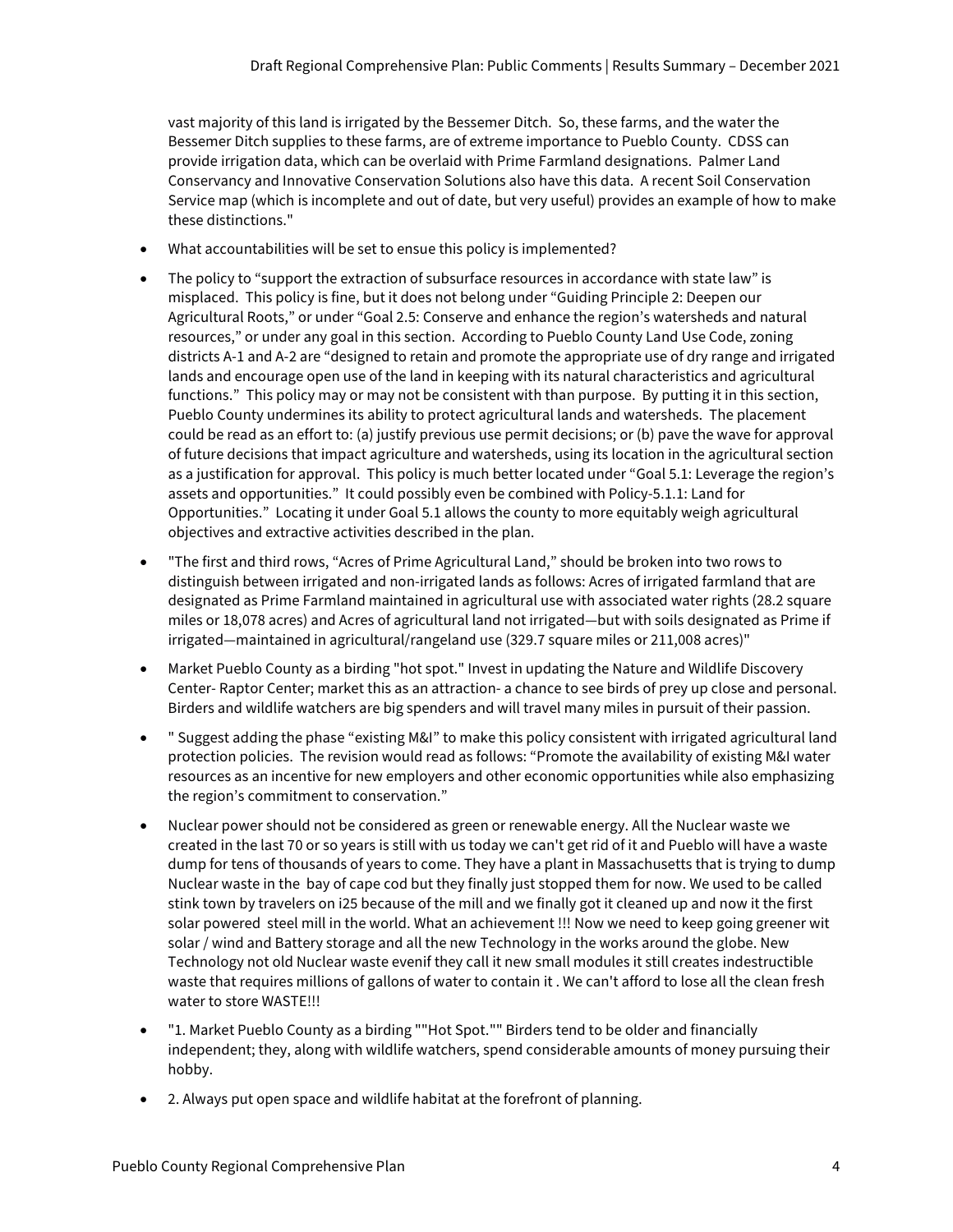- 3. Plant only native plants. This helps important pollinators.
- 4. Build a new Raptor Center building. The center is the only rehabilitation center for eagles, hawks, owls, etc. in southern Colorado.
- 5. Limit development of Hatchet Ranch and Red Creek Ranch since they are important sites for birds, wildlife, and rare plants.
- 6. Keep ""dark skies"" in Pueblo West.
- 7. Revitalize downtown. Create a '16th Street Mall' vibe with shops accessible by an old-time electric street car reminiscent of 1900s Pueblo.
- 8. Do NOT develop a nuclear plant in Pueblo County. Solar and wind farms, properly sited, are the way to go.
- 9. Thanks."
- Consider adding a new policy under goal 6.3, which could read as follows: "6.3.10 Surplus Water Allocation. Prioritize Intra-county use of surplus water to ensure surplus water serves Pueblo County needs whenever possible—municipal, industrial, and agricultural—ahead of non-Pueblo County needs.
- These water conservation thoughts are in contrast to Pueblo Water's Water Efficiency Report. No incentives, no conservation efforts espoused by them.
- This should be changed to explicitly exclude nuclear power. Pueblo County should never be the site of any nuclear power plant.
- This must be edited to specifically exclude nuclear power. We NEVER want a nuclear power plant anywhere in Pueblo County. Pueblo has the ideal climate for wind and solar energy, and voters were led to believe that our commitment to clean energy would be based on those sources. The risk for nuclear. energy alone is prohibitive. Wind and solar are cost effective and safeguards the health and well-being of the population.
- "This comment applies to both 6.4.2 and 6.4.4. Our county must support development of solar facilities (and some wind) as our greatest resource, besides our people, is the abundant free sunshine we receive. This would allow for economic development as well as for lower cost, actually clean energy to our own people.
- Emerging technologies that aid in implementation of renewable energy should be vigorously pursued, such as energy storage with sodium or lead batteries. We definitely should avoid expensive, dangerous, exploitive technologies such as nuclear power that will burden us with radioactive waste, development killing bad publicity, and dependency on single big dollar corporate tax payments rather than diversifying our economic base. "
- Nuclear power is a non-renewable extractive heavily subsidized industry tied to the military-industrial complex and operated in a corporate manner with a CEO having a legal and fiduciary obligation to return as much profit that is legally possible to its shareholders. Human ignorance, bureaucratic indifference, and corporate greed will automatically reduce public safety and environmental concerns while concentrating on maximizing profits.
- Remember that we are promoting "renewable energy" and that nuclear is not "renewable". It also isn't "clean energy". With the nuclear waste created, there is a need for storarge of at least 10,000 years. We are no able to provide for that type of storage. And we don't have the volumes of water necessary to operate a nuclear facility. Let the customers of such an idea help find a location closer to where it is used. Don't sacrifice Pueblo as a provider of electricity using a dangerous industry such as nuclear power.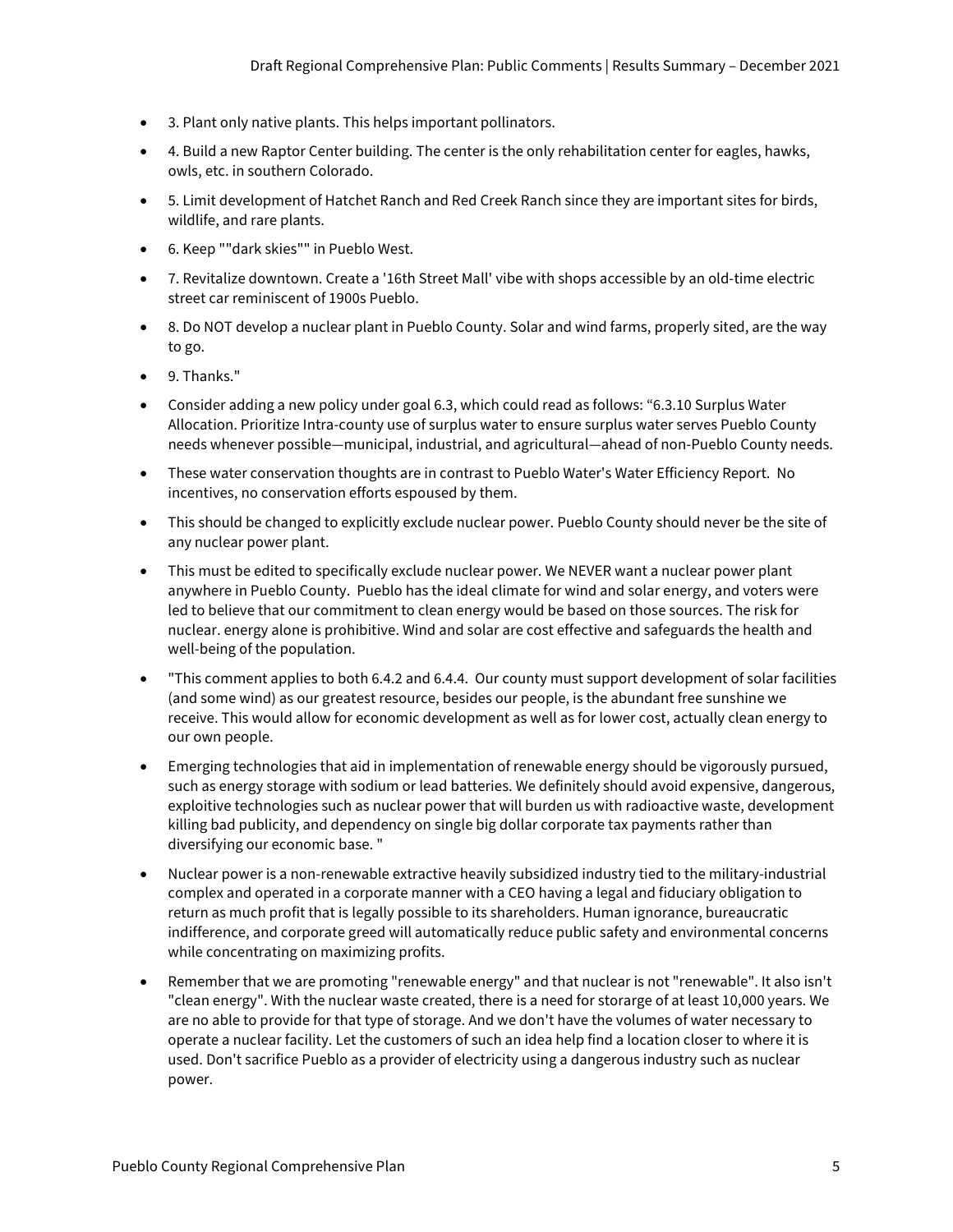- No nukes in Pueblo County! This nuke in a bottle concept still has nuclear waste. And nuclear waste lasts a very,very long time. Pueblo County does not have the water to deal with waste. The energy from Comanche 3 isn't used by the citizens of this county. We shouldn't have to deal with the waste. No nukes in Pueblo County.
- Nuclear power is not a clean, safe, green, or affordable industry capable of solving our energy needs. With abundant solar insolation, the county should look to emerging technologies such as wind and solar. A nuclear power plant requires 30 to 40% more cooling water per kilowatt-hour produced than a coal-fired power plant. As there is no guarantee that this water will be available in the near future the county should avoid placing any unnecessary burden on this precious resource. There should be no nuclear power plants of any type allowed in Pueblo County. Someone once said A bright person solves problems, while a WISEMAN avoids them.
- "Where is the Priority Location for Solar map? The only thing displayed are 2 blue windows. If there is such a map please email it to me."
- "Solar and wind farms must be properly sited to avoid the unnecessary killing of federally-protected raptors- eagles, hawks, others- and to protect bats which are important in pest management and pollination.
- Solar and wind are preferable- and safer- than nuclear power."
- BHJE acheived 30% Renewable energy in 2020
- Will 24th St be considered a priority to run into the city with the development on the westside, jail and Joe Martinez Blvd expansion?
- "The County's Long Range Transportation plan and PACOG
- Moves the Region 2045 are the same document. "
- Revitalize downtown- shops accessible only on foot or by an electric street car to get that 1900s Pueblo feel.
- Limit sprawl. Maintain large pieces of undisturbed habitat for wildlife. Pueblo County's prairie ecosystem is the fastest disappearing ecosystem in the country. Prairies sequester carbon and help with climate change. Some bird species are found in no other habitat.
- Water, in drought-stricken Colorado (and the entire Southwest) is going to become the new "gold." The Colorado River is almost depleted. Agriculture uses 80% of Colorado's water. People build golf courses and maintain water-guzzling bluegrass lawns. Consideration must be given to using recycled water, promoting native plants, using xeriscaping as much as possible. Water infrastructure must be modernized- water storage, water quality, protection of watersheds, rivers, streams, wetlands.
- The water systems in these areas are vital to our future. This impacts large geographic areas where growth can occur and that there is ageing infastructure.
- "Please ensure we are allowed to camp on our own personal property for short duration (up to 2 weeks).
- Currently it is not expressly permitted by the Zoning department, please change that. The logic they use is that if it is not permitted, it is prohibited. In that case allot of things are prohibited, such as hiking, biking, walking your dogs, mowing pastures, driving on your property. To show the absurd aspect, breathing is not expressly permitted, so by there definition, it is prohibited.
- I'm not asking to allow living in an RV, but to allow property owners in the county to be able to camp on the property they bought to do just that. Camping on Holiday weekends, normal weekends and for vacations for be allowed. The few campgrounds in Pueblo county are usually full on weekends. This would allow families to use the property they bought to enjoy our great outdoors. "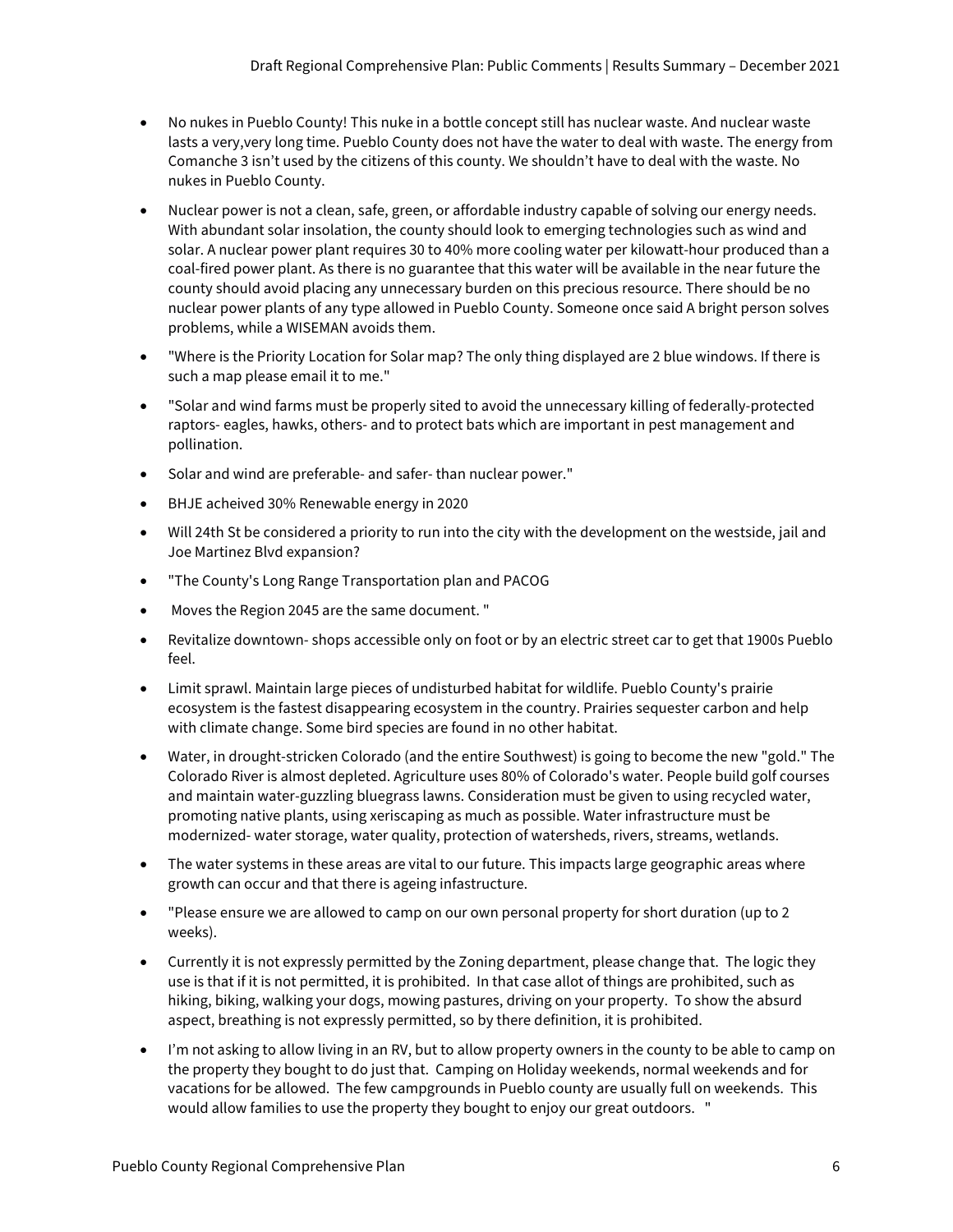- Pueblo has an aging population. Elderly folks need to have accessible grocery stores, shops, car repair, medical offices, etc. Planning could incorporate amenities for older people. Pocket neighborhoods for seniors should be considered with centralized services and community spaces.
- From my understanding, PW is not in the position of being able to keep building and support more homes/townhomes/apartments. Along with the out of state persons who think grass is a good idea. However we do need commercial businesses. Overall the lack of water is very, very concerning for those of us who have lived here for many years. All of CO is having and issue. PW cannot keep building density today, and try and sustain it in the future.
- We purchased a home to be in a rural area with large lots. Mixed use with high density housing increases traffic on roads that are not currently maintained well. Water is already an issue in PW. Adding housing density and commercial use adds additional burden. Most of the "rural" A-3 lots are on septic. Adding higher density into areas that do not have sewer causes a different set of problems. The area along and near Nichols already has increased non-residential traffic with Pueblo Lake traffic. Adding housing density or commercial use in that area will exacerbate the traffic problems. Areas of Pueblo county that are located within PW that are not part of PW should be incorporated and be zoned to match the surrounding residential areas. If the parcel is near an A-3, that is what it should be zoned as, or left to be an open space or park.
- "St. Charles Mesa/St. Charles Mesa Area/the Mesa Terminology. The use of the terms St. Charles Mesa and the Mesa seem to apply to different geographies in different parts of the plan. Sometimes the terms apply to the specific Agricultural Neighborhood call St. Charles Mesa, which lies west of the St. Charles River. Sometime the terms include St. Charles Mesa and Vineland (from the St. Charles Mesa Agricultural Neighborhood to Sixmile Creek; e.g., "the western portion of the St. Charles Mesa," p. 108). Sometimes the terms apply to the St. Charles Mesa, Vineland and Avondale communities/areas (e.g., "the majority of the County's prime agricultural land is located on the St. Charles Mesa in the Arkansas Valley Fill Aquifer," p. 254). This needs to be addressed in a consistent manner throughout the plan to avoid confusion in future decision making."
- What can St Charles Mesa Water District do to help further this goal? We are very supportive and proud of our agricultural history and would like to see it continue into the future
- The Mountain Park is wild with deer, mountain lion, bear, red-tailed hawks, etc. Keep the Park intact. Support the Nature & Wildlife Discovery Center's campus there. Market the Horseshoe Lodge as a tourist attraction where wildlife watchers and birders can find a quiet retreat, and where businesses can hold office meetings and retreats.
- The PMP is important to me as a next door neighbor to the park and a 4+ decades resident of Beulah. I am currently deeply concerned about the mismanagement led by an incompetent non profit Nature and Wildlife Discovery Center that is in charge of the park. I am hoping the City/County will do a review of the organization and make them accountable both fiscally and to the community. My recommendation is that they meet with all current Board members for honest information rather than just the top administration. I think this would be disclosing and important to the county/city of Pueblo that invests in the park.
- Palmer Land Trust needs to be updated to Palmer Land Conservancy
- Pueblo really needs a Unified Development Code. However, it probably won't happen due to their small budget.
- The Parks and Recreation Dept. has no citizen advisory committee. Unbelievable for a city of our size. As a result, no citizen help for updating a Parks Plan as well as applying for Colorado Outdoors Grants.
- Incorporate the 2020 census results instead of the 2019.